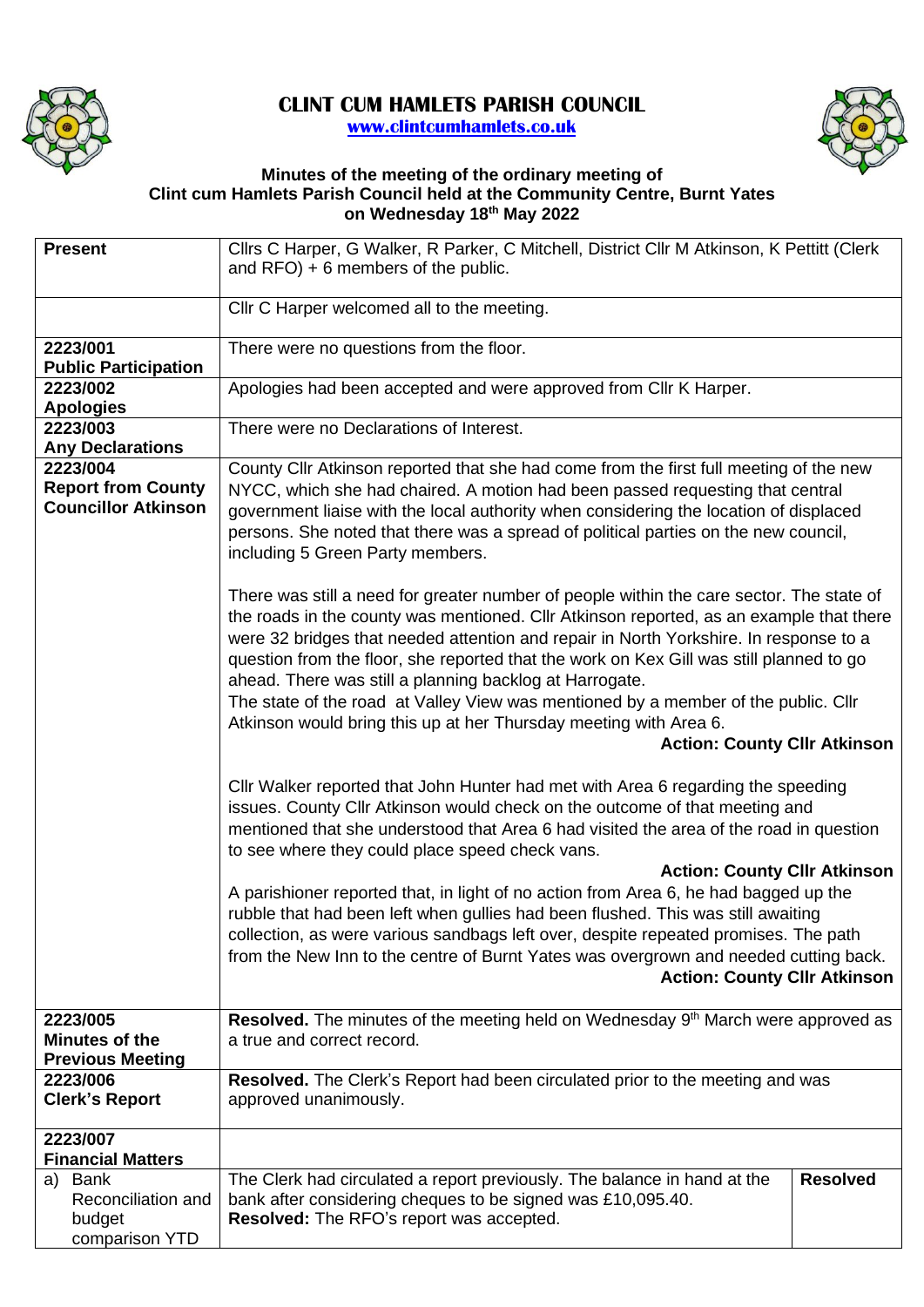| b) | Schedule of                     | The following payments were approved:                                                                                                    | <b>Resolved</b>  |  |  |
|----|---------------------------------|------------------------------------------------------------------------------------------------------------------------------------------|------------------|--|--|
|    | Payments                        | Admiral Long Foundation (Bus Shelter) £12.00                                                                                             |                  |  |  |
|    |                                 | YLCA Subs £215.00                                                                                                                        |                  |  |  |
|    |                                 | AD Bell Sign and Graphics (Notice Board) £636.85                                                                                         |                  |  |  |
|    |                                 | B Whitehead (Defib Pads) £232.80<br>G Scrutton (Repairs to post) £200.00                                                                 |                  |  |  |
|    |                                 | E Morris (Internal Audit) £50.00                                                                                                         |                  |  |  |
|    |                                 | TP Jones & Co (Annual Payroll Fee) £58.50<br>D A Ainsworth (Play Area Repairs) £260.00                                                   |                  |  |  |
|    |                                 | K Pettitt (Clerk's Expenses) £76.44                                                                                                      |                  |  |  |
|    |                                 | WEL Medical Ltd (Defib Case) £478.80                                                                                                     |                  |  |  |
|    | c) External Audit               | To certify Clint Cum Hamlets Parish Council as exempt from external                                                                      | <b>Resolved</b>  |  |  |
|    |                                 | audit for fiscal year 2021-22.                                                                                                           |                  |  |  |
|    |                                 | Resolved: Clint Cum Hamlets Parish Council was certified as being                                                                        |                  |  |  |
|    |                                 | exempt from external audit for fiscal year 2021-22.                                                                                      |                  |  |  |
| d) | <b>Internal Audit</b>           | To receive and note the Annual Internal Audit Report for 2021-22                                                                         | <b>Resolved</b>  |  |  |
|    |                                 | included at page 4 on the Annual Governance and Accountability Return<br>2021-22.                                                        |                  |  |  |
|    |                                 | <b>Resolved:</b> The Annual Internal Audit Report was received and approved                                                              |                  |  |  |
|    |                                 | unanimously.                                                                                                                             |                  |  |  |
|    | e) Annual                       | To approve Section 1 - Annual Governance Statement 2021-22 for Clint                                                                     | <b>Resolved</b>  |  |  |
|    | Governance                      | Cum Hamlets Parish Council on page 5 of the Annual Governance and                                                                        |                  |  |  |
|    | <b>Statement</b>                | Accountability Return 2021-22.                                                                                                           |                  |  |  |
|    |                                 | Resolved: Section 1 - Annual Governance Statement 2021-22 for Clint<br>Cum Hamlets Parish Council on page 5 of the Annual Governance and |                  |  |  |
|    |                                 | Accountability Return 2021-22 was approved.                                                                                              |                  |  |  |
|    |                                 |                                                                                                                                          |                  |  |  |
| f) | Accounting<br><b>Statements</b> | To approve Section 2 - Accounting Statements 2021-22 for Clint Cum<br>Hamlets Parish Council on page 6 of the Annual Governance and      | <b>Resolved</b>  |  |  |
|    |                                 | Accountability Return 2020-21.                                                                                                           |                  |  |  |
|    |                                 | Resolved: Section 2 - Accounting Statements 2021-22 for Clint Cum                                                                        |                  |  |  |
|    |                                 | Hamlets Parish Council on page 6 of the Annual Governance and<br>Accountability Return 2020-21 was approved.                             |                  |  |  |
|    |                                 |                                                                                                                                          |                  |  |  |
| g) | Publication of                  | To approve the publication of documents required by Accounts and Audit                                                                   | <b>Resolved</b>  |  |  |
|    | <b>Documents</b>                | Regulations 2015, the Local Audit (Smaller Authorities) Regulations 2015<br>and the Transparency Code for Smaller Authorities.           |                  |  |  |
|    |                                 | Resolved: the publication of documents required by Accounts and Audit                                                                    |                  |  |  |
|    |                                 | Regulations 2015, the Local Audit (Smaller Authorities) Regulations 2015                                                                 |                  |  |  |
|    |                                 | and the Transparency Code for Smaller Authorities was approved.                                                                          |                  |  |  |
|    | h) Asset Register               | To approve the Asset Register as of April 2022.                                                                                          | <b>Resolved</b>  |  |  |
|    |                                 | Resolved: The Asset Register as of April 2022 was approved.                                                                              |                  |  |  |
| i) | <b>Bank Account</b>             | Resolved: The Clerk was to investigate moving the bank account from                                                                      | <b>Action:</b>   |  |  |
|    |                                 | Lloyds to Virgin Money                                                                                                                   | <b>The Clerk</b> |  |  |
| j) | Clerk's Salary                  | Resolved: It was unanimously agreed that the Clerk's hourly rate should                                                                  | <b>Resolved</b>  |  |  |
|    |                                 | increase from £12.00 to £12.21 as per NACL guidelines for pay grade<br>SCP14 from April 1 <sup>st</sup> .                                |                  |  |  |
|    |                                 |                                                                                                                                          |                  |  |  |
|    | 2223/008                        |                                                                                                                                          |                  |  |  |
|    | <b>Ongoing Issues</b>           |                                                                                                                                          |                  |  |  |
|    |                                 |                                                                                                                                          |                  |  |  |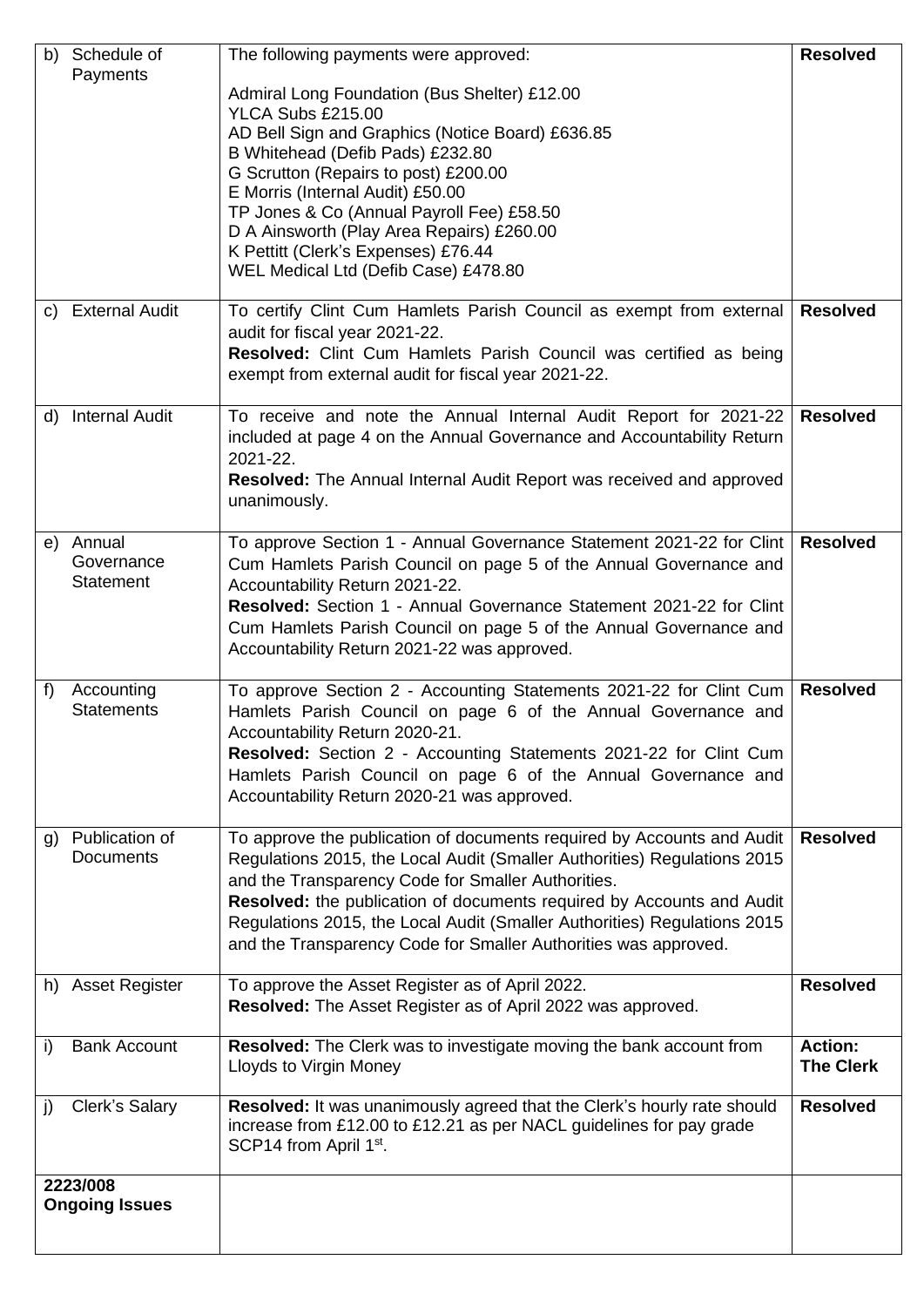| <b>Tree Trimming</b><br>a)                               | The Clerk had written the Church and had been directed to the<br>Churchwarden.<br>Resolved: Cllr Walker would approach the Churchwarden directly.                                                                                                                                                                                                                                                                                                                                                                                                                                                               | <b>Action: Cllr</b><br><b>Walker</b>   |
|----------------------------------------------------------|-----------------------------------------------------------------------------------------------------------------------------------------------------------------------------------------------------------------------------------------------------------------------------------------------------------------------------------------------------------------------------------------------------------------------------------------------------------------------------------------------------------------------------------------------------------------------------------------------------------------|----------------------------------------|
| b) Grass Cuttings /<br><b>BYCC Gates</b>                 | Resolved: The gates had been painted.<br>Rubbish had been burnt and arrangements had been made to remove<br>the cut grass                                                                                                                                                                                                                                                                                                                                                                                                                                                                                       | <b>Resolved</b>                        |
| <b>Christmas Lights</b><br>C)                            | £250 had been received in donations towards the lights from<br>parishioners. It was not possible to order the lights until July.                                                                                                                                                                                                                                                                                                                                                                                                                                                                                | C/F                                    |
| d) Phone Box                                             | This item was carried forward.                                                                                                                                                                                                                                                                                                                                                                                                                                                                                                                                                                                  | C/F                                    |
| e) 2 <sup>nd</sup> Defibrillator                         | Both pieces of equipment had been delivered to a parishioner. Despite<br>numerous requests to an electrical supplier to provide a quote, none had<br>been forthcoming. The Clerk was asked to contact the clerk at Bishop<br>Thornton to get the details of the supplier that they use.                                                                                                                                                                                                                                                                                                                         | C/F                                    |
| 2223/09<br>Area 6 Highways                               |                                                                                                                                                                                                                                                                                                                                                                                                                                                                                                                                                                                                                 |                                        |
| a) Raised Tarmac at<br>Springfield<br>Terrace            | The Clerk was in possession of a map from Area 6 on which he would<br>notate the exact location of the area.                                                                                                                                                                                                                                                                                                                                                                                                                                                                                                    | <b>Action:</b><br><b>The Clerk</b>     |
| b) Speeding Traffic                                      | This item had been dealt with under 2223/004                                                                                                                                                                                                                                                                                                                                                                                                                                                                                                                                                                    |                                        |
| c) Footpath at<br>Scarah bank<br>Cottages                | This item had been dealt with under 2223/004                                                                                                                                                                                                                                                                                                                                                                                                                                                                                                                                                                    |                                        |
| 2223/010 Planning<br><b>Matters</b>                      |                                                                                                                                                                                                                                                                                                                                                                                                                                                                                                                                                                                                                 |                                        |
| a) Planning<br>Spreadsheet                               | This had been circulated prior to the meeting and was unanimously<br>accepted.                                                                                                                                                                                                                                                                                                                                                                                                                                                                                                                                  | <b>Resolved</b>                        |
| 2223/011<br><b>Correspondence</b>                        |                                                                                                                                                                                                                                                                                                                                                                                                                                                                                                                                                                                                                 |                                        |
| a) Sewage Leak                                           | An email had been received from a parishioner regarding the leaking of<br>sewage into Thornton Beck. There had been 62 instances of this<br>happening before, and these had been raised with the Environmental<br>Agency by Bishop Thornton PC. There was particular concern regarding<br>the number of new builds in the area and the effect this may have on<br>sewage levels. The Clerk had written to HBC regarding the latest incident<br>and would share the response with Bishop Thornton PC. It was agreed<br>that the two parish councils should work in tandem, sharing information<br>going forward. | <b>Action:</b><br><b>The Clerk</b>     |
| <b>Grant for Plant</b><br>b)<br>Pots                     | It was proposed by Cllr Harper and seconded by Cllr Parker that £100<br>should be donated towards the cost of plants for the village green, the<br>frontage of the Church, the bus shelter, and entrances to the village.<br>Resolved: The motion was carried unanimously.                                                                                                                                                                                                                                                                                                                                      | <b>Resolved</b>                        |
| 2223/012<br><b>Items Raised by</b><br><b>Councillors</b> |                                                                                                                                                                                                                                                                                                                                                                                                                                                                                                                                                                                                                 |                                        |
| Signs for<br>a)<br>Playground                            | It was agreed that the contact details on the signs would be Cllr C Harper<br>and Cllr Mitchell. Cllr Harper would look at quotations for a new sign.                                                                                                                                                                                                                                                                                                                                                                                                                                                           | <b>Action: Cllr</b><br><b>C</b> Harper |
| b) Cricket Club<br>Covers                                | <b>Resolved:</b> The cricket club would return covers to the main are of the<br>field once a match was concluded.                                                                                                                                                                                                                                                                                                                                                                                                                                                                                               | <b>Resolved</b>                        |